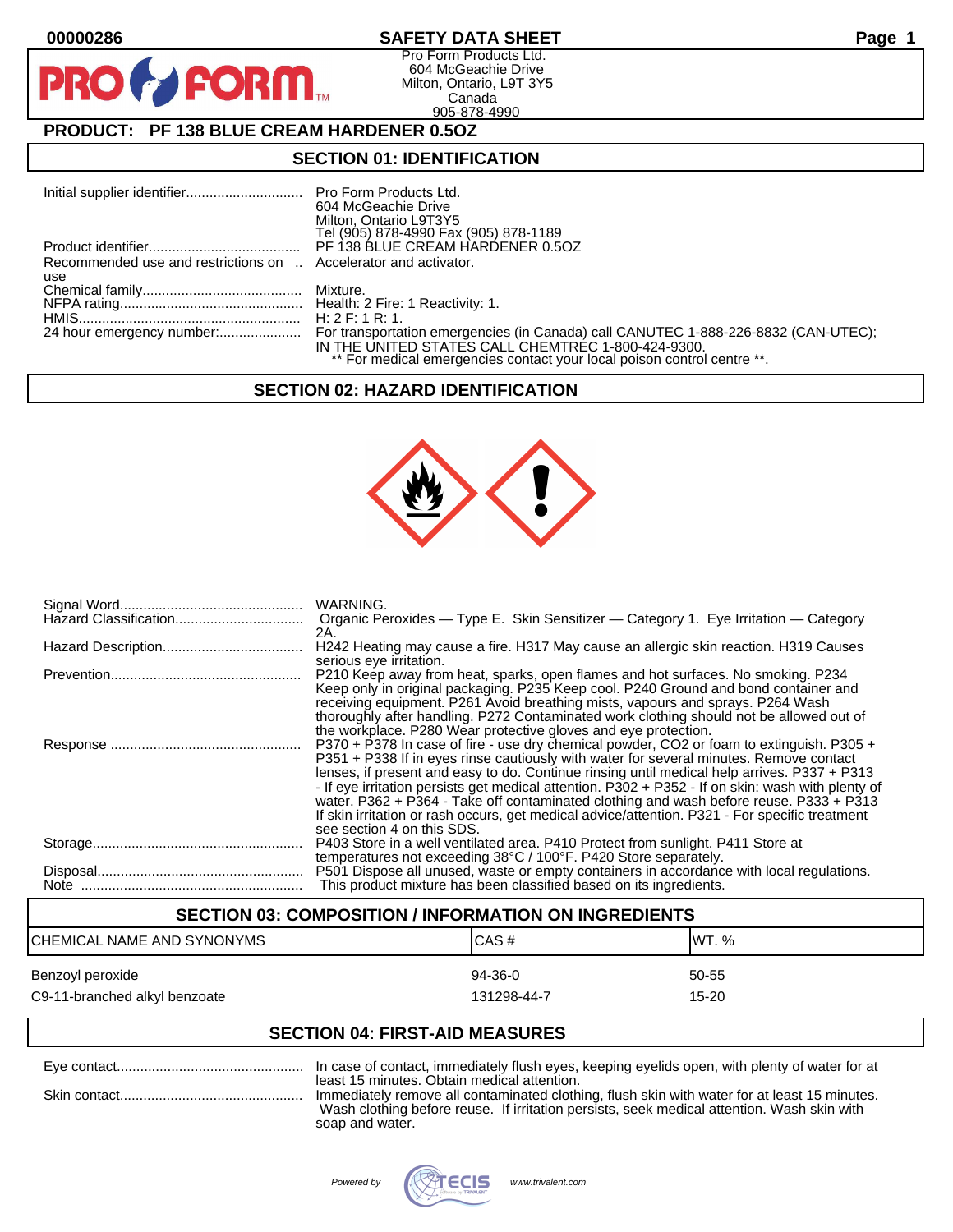**00000286 SAFETY DATA SHEET Page 2**

## **PRODUCT: PF 138 BLUE CREAM HARDENER 0.5OZ**

## **SECTION 04: FIRST-AID MEASURES**

|                                                                  | If inhaled, remove to fresh air. If not breathing, give artificial respiration. If breathing is |
|------------------------------------------------------------------|-------------------------------------------------------------------------------------------------|
|                                                                  | difficult, give oxygen, obtain medical attention.                                               |
|                                                                  |                                                                                                 |
|                                                                  | Do not induce vomiting. If ingestion is suspected, contact physician or poison control          |
|                                                                  | center immediately. If spontaneous vomiting occurs have victim lean forward with head           |
|                                                                  | down to prevent aspiration of fluid into the lungs. Never give anything by mouth to an          |
|                                                                  |                                                                                                 |
|                                                                  | unconscious person.                                                                             |
|                                                                  | Can cause skin sensitization. Causes serious eye irritation.                                    |
| Most important symptoms and effects,<br>whether acute or delayed |                                                                                                 |
|                                                                  | Treat victims symptomatically. The main hazard from ingestion is aspiration of the liquid       |
|                                                                  |                                                                                                 |
|                                                                  | into the lungs producing chemical pneumonitis. In the event of an incident involving this       |
|                                                                  | product ensure that medical authorities are provided a copy of this safety data sheet.          |
|                                                                  |                                                                                                 |

#### **SECTION 05: FIRE-FIGHTING MEASURES**

| Suitable and unsuitable extinguishing<br>media                                                                     | "Alcohol" foam, CO2, dry chemical. Do not use water in a jet.                                                                                                                                                                                                                                 |
|--------------------------------------------------------------------------------------------------------------------|-----------------------------------------------------------------------------------------------------------------------------------------------------------------------------------------------------------------------------------------------------------------------------------------------|
| Specific hazards arising from the<br>hazardous product, such as the nature of<br>any hazardous combustion products | Thermal decomposition products are toxic. May include:. Oxides of carbon (CO, CO2).<br>Emits toxic fumes under fire conditions.                                                                                                                                                               |
| Special protective equipment and<br>precautions for fire-fighters                                                  | Firefighter should be equipped with self-contained breathing apparatus and full protective<br>clothing to protect against potentially toxic and irritating fumes. Cool fire-exposed<br>containers with cold water spray. Heat will cause pressure buildup and may cause<br>explosive rupture. |
| Unusual fire / explosion hazards                                                                                   | Vapours may be heavier than air. May travel long distances along the ground before<br>igniting and flashing back to vapour source. This material is an oxidizer and may increase<br>the intensity of any fire and the possibility of an explosion.                                            |

#### **SECTION 06: ACCIDENTAL RELEASE MEASURES**

 Leak/spill.................................................. Ventilate. Eliminate all sources of ignition. Isolate area and keep unauthorized people away. Do not walk through spilled material. Contain the spill. Prevent runoff into drains, sewers, and other waterways. Absorb with earth, sand, or another dry inert material. Recover spilled material and place in suitable containers for recycling or disposal. Avoid solvent cleaners. Spilled material and water rinses are classified as chemical waste, and must be disposed of in accordance with current local, provincial, state, and federal regulations.

#### **SECTION 07: HANDLING AND STORAGE**

| Precautions for safe handling              | Keep away from heat, sparks, and open flame. Do not breathe vapours, mist or dust. Avoid<br>all skin contact and ventilate adequately, otherwise wear an appropriate breathing<br>apparatus. Handle in accordance with good industrial hygiene and safety practices. Always<br>adopt precautionary measures against build-up of static which may arise from appliances,<br>handling and the containers in which product is packed. Handle and open container with<br>care. Employees should wash hands and face before eating or drinking. |
|--------------------------------------------|--------------------------------------------------------------------------------------------------------------------------------------------------------------------------------------------------------------------------------------------------------------------------------------------------------------------------------------------------------------------------------------------------------------------------------------------------------------------------------------------------------------------------------------------|
| Conditions for safe storage, including any | Keep away from heat, sparks, and open flames. Keep container closed when not in use.                                                                                                                                                                                                                                                                                                                                                                                                                                                       |
| incompatibilities                          | Store away from strong oxidizers. Store away from acids.                                                                                                                                                                                                                                                                                                                                                                                                                                                                                   |

## **SECTION 08: EXPOSURE CONTROLS / PERSONAL PROTECTION**

| <b>I</b> INGREDIENTS             | TWA              | <b>ACGIH TLV</b><br><b>STEL</b>                                                                                                                                                                                                                                                                                                                                                                                                                                                                                                                     | <b>OSHA PEL</b><br><b>IPEL</b> | <b>STEL</b>     | <b>NIOSH</b><br>IREL |
|----------------------------------|------------------|-----------------------------------------------------------------------------------------------------------------------------------------------------------------------------------------------------------------------------------------------------------------------------------------------------------------------------------------------------------------------------------------------------------------------------------------------------------------------------------------------------------------------------------------------------|--------------------------------|-----------------|----------------------|
| Benzoyl peroxide                 | $5 \text{ mg/m}$ | Not Established                                                                                                                                                                                                                                                                                                                                                                                                                                                                                                                                     | $5 \text{ mg/m}$               | Not Established | 5 mg/m3 TWA          |
| C9-11-branched alkyl<br>benzoate | No data          |                                                                                                                                                                                                                                                                                                                                                                                                                                                                                                                                                     |                                |                 |                      |
| Appropriate engineering controls |                  | Local exhaust ventilation is recommended. Wear an appropriate, properly fitted respirator<br>when contaminant levels exceed the recommended exposure limits.<br>Liquid chemical goggles.<br>Chemical resistant gloves.<br>Wear adequate profective clothes.<br>Safety boots per local regulations.<br>Emergency showers and eye wash stations should be available.<br>Provide natural or mechanical ventilation to control exposure levels below airborne<br>exposure limits. Local mechanical exhaust ventilation should be used at sources of air |                                |                 |                      |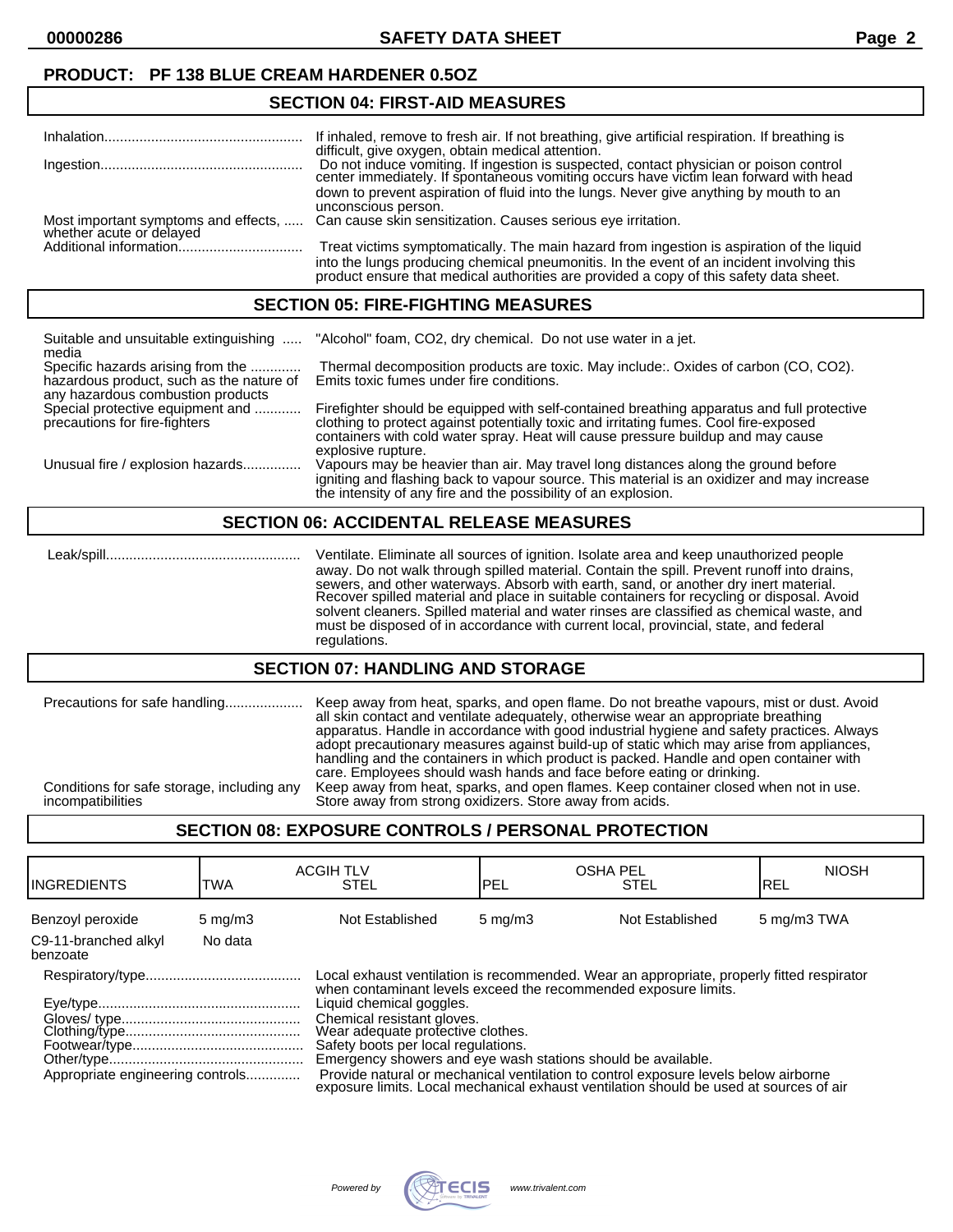#### **PRODUCT: PF 138 BLUE CREAM HARDENER 0.5OZ**

#### **SECTION 08: EXPOSURE CONTROLS / PERSONAL PROTECTION**

Appropriate engineering controls.............. contamination, such as open process equipment, or during purging operations, to capture gases and fumes that may be emitted. Standard reference sources regarding industrial ventilation (ie. ACGIH industrial ventilation) should be consulted for guidance about adequate ventilation.

#### **SECTION 09: PHYSICAL AND CHEMICAL PROPERTIES**

| Appearance/Physical state<br>Odour threshold (ppm)<br>pH<br>Melting / Freezing point (deg C)<br>Initial boiling point / boiling range (deg C).<br>Flash point (deg C), method<br>Flammability (solids and gases)<br>Upper flammable limit (% vol)<br>Lower flammable limit (% vol)<br>Vapour pressure (mm Hg)<br>Relative Density (Specific Gravity)<br>Partition coefficient - n-octanol/water<br>Auto ignition temperature (deg C)<br>Decomposition temperature | Paste / solid.<br>Blue/white.<br>No data.<br>Not available.<br>No data.<br>No data.<br>No data.<br>94.<br>No data.<br>Not applicable.<br>No data.<br>No data.<br>No data.<br>No data.<br>1.2.<br>10.<br>No data.<br>Not available.<br>Not available.<br>Not available.<br>Not available. |
|-------------------------------------------------------------------------------------------------------------------------------------------------------------------------------------------------------------------------------------------------------------------------------------------------------------------------------------------------------------------------------------------------------------------------------------------------------------------|------------------------------------------------------------------------------------------------------------------------------------------------------------------------------------------------------------------------------------------------------------------------------------------|
|                                                                                                                                                                                                                                                                                                                                                                                                                                                                   | 2.3 lbs/USG.                                                                                                                                                                                                                                                                             |

# **SECTION 10: STABILITY AND REACTIVITY**

| Possibility of hazardous reactions                      |
|---------------------------------------------------------|
| Conditions to avoid, including static                   |
| discharge, shock or vibration<br>Incompatible materails |
|                                                         |
| the consideration of a second contribution and changes. |

Stable at normal temperatures and pressures. Reactivity .................................................. Hazardous polymerization will not occur. Avoid heat, sparks and flames. Hazardous polymerization will not occur. Avoid heat, spark, open flames.

Strong oxidizing agents. Acids.

Hazardous decomposition products.......... No hazardous decomposition products when stored and handled correctly. See hazardous combustion products section 5.

# **SECTION 11: TOXICOLOGICAL INFORMATION**

| IINGREDIENTS                                                      |                                                                                                                                                                                                                                               | ILC50                        | LD50                   |
|-------------------------------------------------------------------|-----------------------------------------------------------------------------------------------------------------------------------------------------------------------------------------------------------------------------------------------|------------------------------|------------------------|
| Benzoyl peroxide                                                  |                                                                                                                                                                                                                                               | $>24.3$ mg/L (4 hr., vapour) | 7710 mg/kg (Rat, Oral) |
| C9-11-branched alkyl benzoate                                     |                                                                                                                                                                                                                                               | Not available                | Not available          |
| Effects of acute exposure                                         | Eye contact. Skin contact. Ingestion. Inhalation.<br>Causes serious eye irritation. Contact with paste may result in irritation, redness, tearing,<br>and blurred vision. May cause sensitization by skin contact. May cause skin irritation. |                              |                        |
| Effects of chronic exposure<br>Sensitizing capability of material | Prolonged or repeated skin contact may cause drying or cracking of skin.<br>This product is not listed by NTP, IARC or regulated as a carcinogen by OSHA.<br>No data.<br>May cause sensitization by skin contact.                             |                              |                        |

#### **SECTION 12: ECOLOGICAL INFORMATION**

Environmental........................................... Do not allow to enter waters, waste water or soil. This material meets the definition of a marine pollutant.

Other adverse effects Persistence and degradability......................... Not available.

## **SECTION 13: DISPOSAL CONSIDERATIONS**

Information on safe handling for disposal . Empty containers must be handled with care due to product residue. Dispose of as an and methods of disposal, including any industrial waste in a manner acceptable to good waste management practice and in contaminated packaging accordance with applicable local, provincial/State or federal regulations.